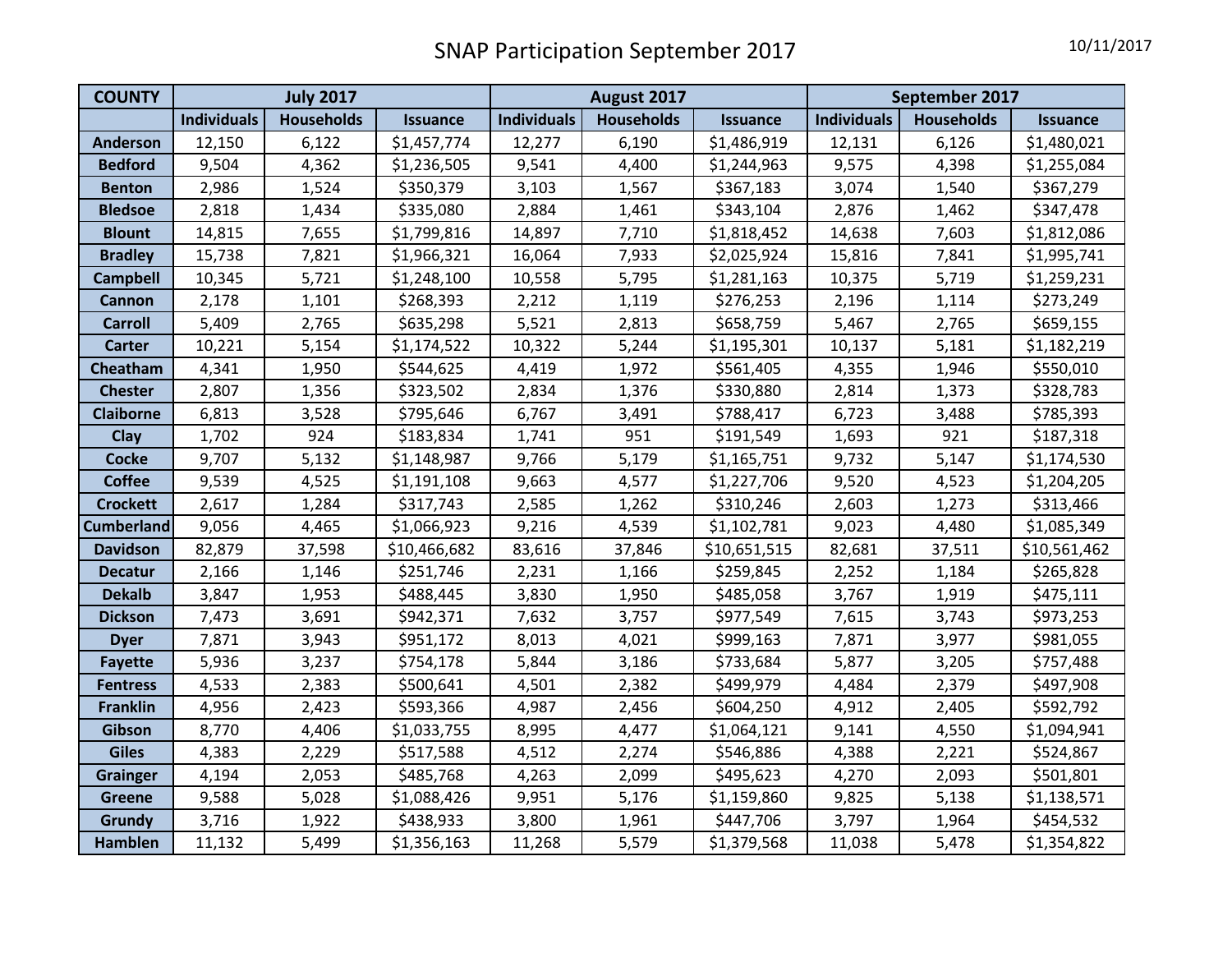|                   | <b>July 2017</b>   |                   |                 | August 2017        |                   |                 | September 2017     |                   |                 |
|-------------------|--------------------|-------------------|-----------------|--------------------|-------------------|-----------------|--------------------|-------------------|-----------------|
| <b>COUNTY</b>     | <b>Individuals</b> | <b>Households</b> | <b>Issuance</b> | <b>Individuals</b> | <b>Households</b> | <b>Issuance</b> | <b>Individuals</b> | <b>Households</b> | <b>Issuance</b> |
| <b>Hamilton</b>   | 51,039             | 26,231            | \$6,616,888     | 51,138             | 26,360            | \$6,683,953     | 50,419             | 26,034            | \$6,606,762     |
| <b>Hancock</b>    | 2,493              | 1,316             | \$289,562       | 2,550              | 1,353             | \$297,221       | 2,493              | 1,325             | \$289,861       |
| Hardeman          | 5,152              | 2,711             | \$625,820       | 5,200              | 2,723             | \$629,251       | 5,243              | 2,729             | \$639,149       |
| <b>Hardin</b>     | 5,651              | 2,996             | \$657,479       | 5,692              | 3,032             | \$670,185       | 5,666              | 2,999             | \$670,984       |
| <b>Hawkins</b>    | 10,683             | 5,263             | \$1,234,941     | 10,778             | 5,332             | \$1,265,006     | 10,706             | 5,299             | \$1,248,909     |
| Haywood           | 4,493              | 2,441             | \$540,560       | 4,534              | 2,462             | \$545,293       | 4,549              | 2,483             | \$557,914       |
| Henderson         | 5,593              | 2,886             | \$660,006       | 5,633              | 2,916             | \$665,665       | 5,564              | 2,875             | \$658,665       |
| <b>Henry</b>      | 6,409              | 3,177             | \$768,221       | 6,519              | 3,216             | \$788,684       | 6,473              | 3,229             | \$779,092       |
| <b>Hickman</b>    | 4,675              | 2,258             | \$572,751       | 4,772              | 2,295             | \$584,113       | 4,680              | 2,255             | \$582,089       |
| <b>Houston</b>    | 1,347              | 636               | \$162,482       | 1,363              | 649               | \$167,493       | 1,409              | 665               | \$166,432       |
| <b>Humphreys</b>  | 2,854              | 1,366             | \$345,464       | 2,962              | 1,391             | \$357,865       | 2,934              | 1,372             | \$355,939       |
| <b>Jackson</b>    | 2,348              | 1,260             | \$278,687       | 2,329              | 1,266             | \$279,475       | 2,321              | 1,260             | \$269,693       |
| <b>Jefferson</b>  | 8,077              | 3,954             | \$955,647       | 8,281              | 4,019             | \$986,355       | 8,163              | 3,986             | \$959,923       |
| Johnson           | 3,620              | 2,032             | \$418,191       | 3,641              | 2,066             | \$424,739       | 3,658              | 2,069             | \$427,582       |
| Knox              | 51,514             | 25,694            | \$6,270,419     | 51,908             | 25,831            | \$6,373,532     | 51,151             | 25,454            | \$6,243,814     |
| Lake              | 1,962              | 1,074             | \$242,673       | 1,928              | 1,059             | \$239,398       | 1,938              | 1,066             | \$239,204       |
| Lauderdale        | 6,147              | 3,119             | \$757,491       | 6,164              | 3,139             | \$764,229       | 6,201              | 3,143             | \$787,546       |
| <b>Lawrence</b>   | 6,785              | 3,350             | \$782,329       | 7,006              | 3,412             | \$818,895       | 6,867              | 3,370             | \$804,410       |
| Lewis             | 1,985              | 1,018             | \$227,425       | 2,034              | 1,036             | \$233,694       | 2,014              | 1,044             | \$236,883       |
| Lincoln           | 4,925              | 2,328             | \$580,334       | 4,968              | 2,353             | \$592,814       | 4,851              | 2,299             | \$566,123       |
| Loudon            | 5,284              | 2,498             | \$634,376       | 5,374              | 2,545             | \$655,378       | 5,297              | 2,505             | \$647,628       |
| <b>Macon</b>      | 5,378              | 2,507             | \$648,179       | 5,419              | 2,534             | \$663,449       | 5,344              | 2,521             | \$655,391       |
| <b>Madison</b>    | 16,856             | 8,393             | \$2,092,277     | 17,130             | 8,538             | \$2,167,197     | 16,846             | 8,445             | \$2,139,417     |
| <b>Marion</b>     | 5,207              | 2,649             | \$650,891       | 5,314              | 2,705             | \$670,501       | 5,232              | 2,662             | \$660,366       |
| <b>Marshall</b>   | 4,214              | 1,967             | \$500,848       | 4,394              | 2,038             | \$524,847       | 4,331              | 2,009             | \$520,545       |
| <b>Maury</b>      | 11,117             | 5,369             | \$1,353,971     | 11,245             | 5,397             | \$1,394,797     | 10,961             | 5,315             | \$1,369,351     |
| <b>Meigs</b>      | 2,583              | 1,295             | \$318,919       | 2,679              | 1,339             | \$336,860       | 2,622              | 1,315             | \$327,144       |
| <b>Monroe</b>     | 8,656              | 4,188             | \$1,008,955     | 8,664              | 4,214             | \$1,012,688     | 8,603              | 4,194             | \$1,016,380     |
| <b>Montgomery</b> | 22,938             | 10,396            | \$2,880,872     | 23,690             | 10,691            | \$3,003,787     | 23,727             | 10,739            | \$3,030,585     |
| <b>Moore</b>      | 511                | 230               | \$57,991        | 532                | 239               | \$58,965        | 535                | 238               | \$59,010        |
| <b>Morgan</b>     | 4,399              | 2,168             | \$533,804       | 4,463              | 2,194             | \$543,102       | 4,388              | 2,178             | \$534,327       |
| <b>McMinn</b>     | 8,992              | 4,482             | \$1,115,775     | 9,129              | 4,537             | \$1,143,052     | 9,089              | 4,520             | \$1,138,781     |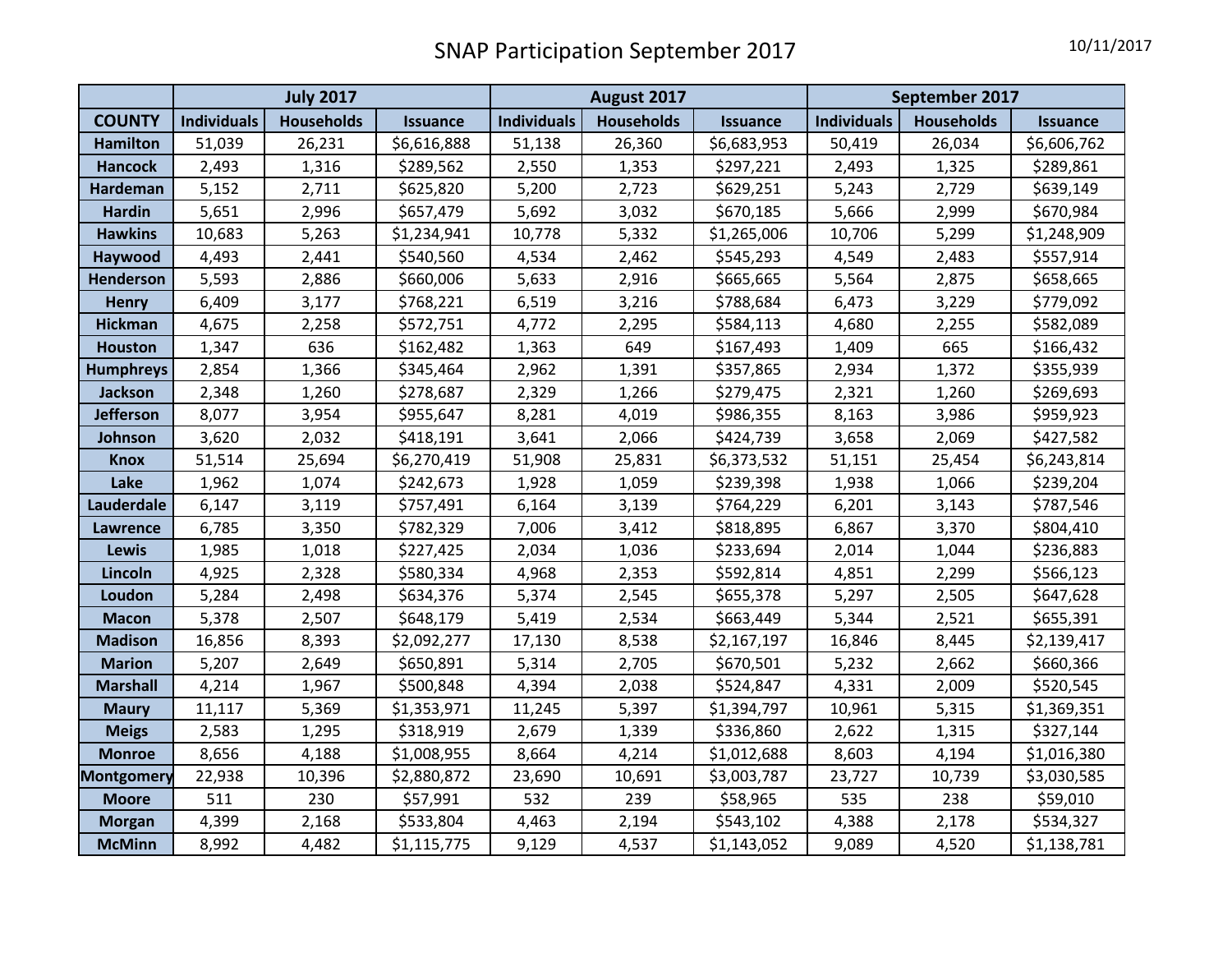| <b>COUNTY</b>     | <b>July 2017</b>   |                   |                 | August 2017        |                   |                 | September 2017     |                   |                 |
|-------------------|--------------------|-------------------|-----------------|--------------------|-------------------|-----------------|--------------------|-------------------|-----------------|
|                   | <b>Individuals</b> | <b>Households</b> | <b>Issuance</b> | <b>Individuals</b> | <b>Households</b> | <b>Issuance</b> | <b>Individuals</b> | <b>Households</b> | <b>Issuance</b> |
| <b>McNairy</b>    | 5,341              | 2,798             | \$619,768       | 5,476              | 2,851             | \$646,430       | 5,402              | 2,835             | \$631,213       |
| <b>Obion</b>      | 6,009              | 3,067             | \$713,229       | 6,165              | 3,129             | \$741,533       | 6,158              | 3,141             | \$754,303       |
| <b>Overton</b>    | 3,554              | 1,866             | \$398,627       | 3,645              | 1,907             | \$407,375       | 3,564              | 1,884             | \$399,730       |
| <b>Perry</b>      | 1,501              | 739               | \$176,129       | 1,547              | 757               | \$187,581       | 1,474              | 735               | \$178,785       |
| <b>Pickett</b>    | 808                | 426               | \$85,111        | 779                | 417               | \$80,809        | 768                | 412               | \$79,504        |
| <b>Polk</b>       | 2,870              | 1,420             | \$344,348       | 2,859              | 1,421             | \$340,904       | 2,870              | 1,414             | \$342,882       |
| Putnam            | 10,995             | 5,531             | \$1,361,384     | 11,197             | 5,648             | \$1,389,416     | 11,117             | 5,613             | \$1,381,853     |
| Rhea              | 6,907              | 3,392             | \$853,140       | 7,030              | 3,434             | \$878,150       | 6,895              | 3,372             | \$858,032       |
| Roane             | 8,275              | 4,162             | \$980,243       | 8,386              | 4,205             | \$998,526       | 8,323              | 4,194             | \$1,001,295     |
| Robertson         | 8,513              | 3,940             | \$1,081,063     | 8,650              | 4,000             | \$1,111,574     | 8,485              | 3,913             | \$1,092,168     |
| <b>Rutherford</b> | 27,806             | 12,109            | \$3,518,897     | 28,467             | 12,379            | \$3,620,147     | 28,166             | 12,192            | \$3,607,940     |
| <b>Scott</b>      | 6,755              | 3,389             | \$776,020       | 6,807              | 3,417             | \$791,805       | 6,753              | 3,413             | \$782,879       |
| Sequatchie        | 3,164              | 1,575             | \$395,326       | 3,145              | 1,571             | \$388,515       | 3,110              | 1,566             | \$384,862       |
| <b>Sevier</b>     | 11,902             | 5,683             | \$1,346,598     | 11,934             | 5,672             | \$1,360,497     | 11,595             | 5,535             | \$1,318,616     |
| <b>Shelby</b>     | 220,628            | 107,061           | \$30,127,344    | 222,415            | 108,024           | \$30,668,656    | 219,458            | 106,690           | \$30,303,715    |
| <b>Smith</b>      | 2,931              | 1,401             | \$351,471       | 2,982              | 1,421             | \$361,429       | 2,916              | 1,398             | \$353,694       |
| <b>Stewart</b>    | 1,996              | 923               | \$223,564       | 2,069              | 955               | \$236,241       | 2,064              | 943               | \$231,627       |
| <b>Sullivan</b>   | 25,217             | 12,753            | \$2,986,077     | 25,599             | 12,892            | \$3,059,027     | 25,291             | 12,767            | \$3,029,927     |
| <b>Sumner</b>     | 16,009             | 7,222             | \$1,995,657     | 16,297             | 7,330             | \$2,037,007     | 16,204             | 7,281             | \$2,028,732     |
| <b>Tipton</b>     | 9,953              | 4,927             | \$1,259,136     | 10,132             | 4,994             | \$1,305,065     | 10,047             | 4,947             | \$1,298,469     |
| <b>Trousdale</b>  | 1,459              | 723               | \$180,246       | 1,462              | 733               | \$184,448       | 1,433              | 731               | \$178,860       |
| <b>Unicoi</b>     | 3,011              | 1,578             | \$342,113       | 3,064              | 1,601             | \$345,181       | 3,060              | 1,612             | \$347,240       |
| <b>Union</b>      | 4,280              | 2,044             | \$495,475       | 4,423              | 2,094             | \$522,591       | 4,374              | 2,074             | \$511,115       |
| <b>Van Buren</b>  | 958                | 483               | \$105,954       | 992                | 491               | \$110,108       | 998                | 490               | \$110,984       |
| <b>Warren</b>     | 7,848              | 3,798             | \$955,138       | 8,094              | 3,898             | \$996,429       | 7,967              | 3,846             | \$979,113       |
| Washington        | 17,749             | 9,469             | \$2,159,800     | 17,838             | 9,496             | \$2,184,169     | 17,680             | 9,433             | \$2,156,949     |
| <b>Wayne</b>      | 2,357              | 1,224             | \$265,508       | 2,378              | 1,245             | \$269,844       | 2,351              | 1,222             | \$266,461       |
| <b>Weakley</b>    | 5,768              | 3,001             | \$691,366       | 5,775              | 2,984             | \$705,726       | 5,852              | 3,014             | \$710,233       |
| White             | 4,858              | 2,394             | \$575,447       | 4,915              | 2,431             | \$580,042       | 4,880              | 2,414             | \$574,557       |
| Williamson        | 4,508              | 2,054             | \$531,262       | 4,623              | 2,118             | \$551,393       | 4,601              | 2,095             | \$543,882       |
| <b>Wilson</b>     | 10,090             | 4,755             | \$1,287,174     | 10,354             | 4,843             | \$1,327,848     | 10,091             | 4,735             | \$1,300,005     |